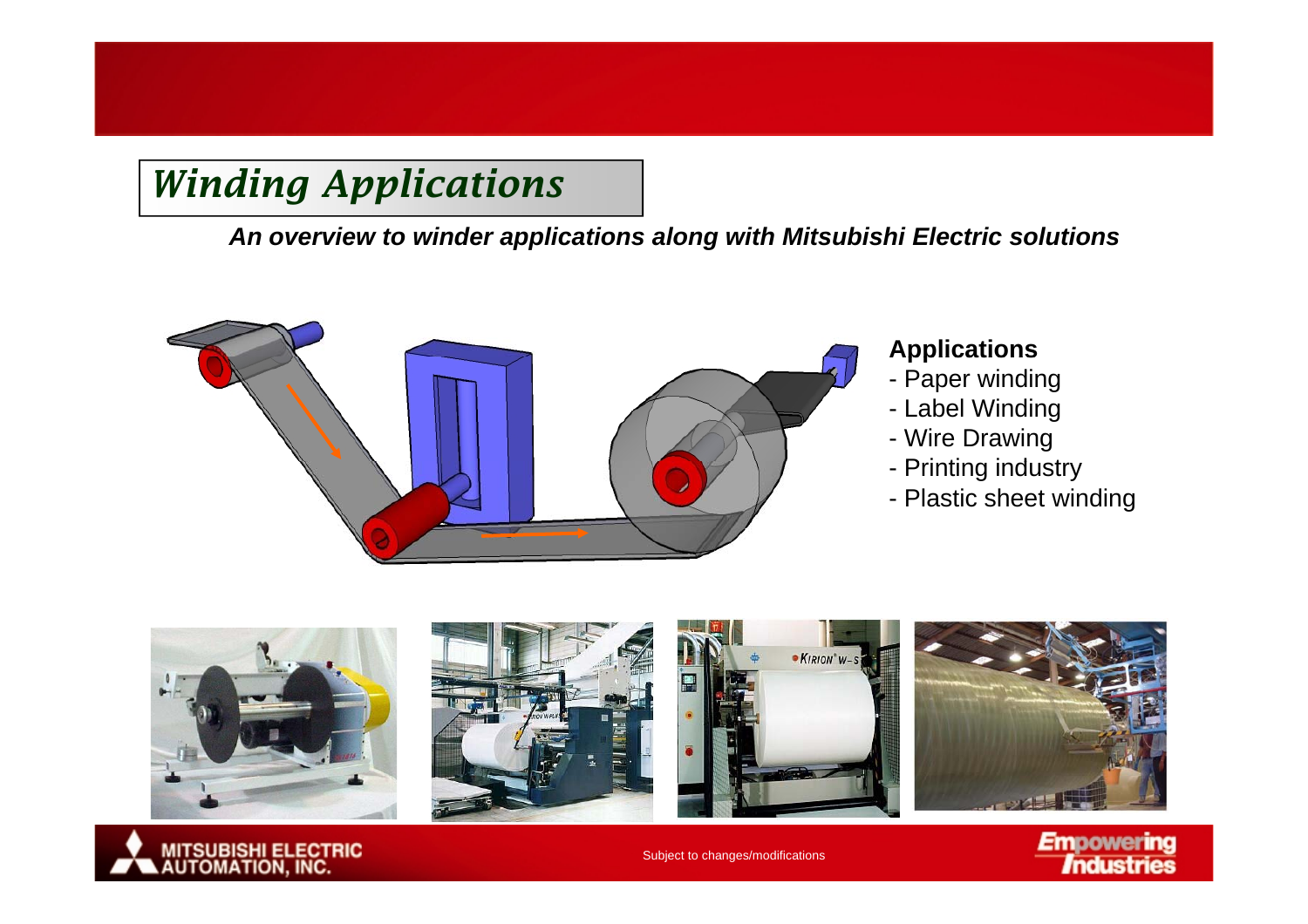#### **1 . Mechanics**





Subject to changes/modifications

**Empowering**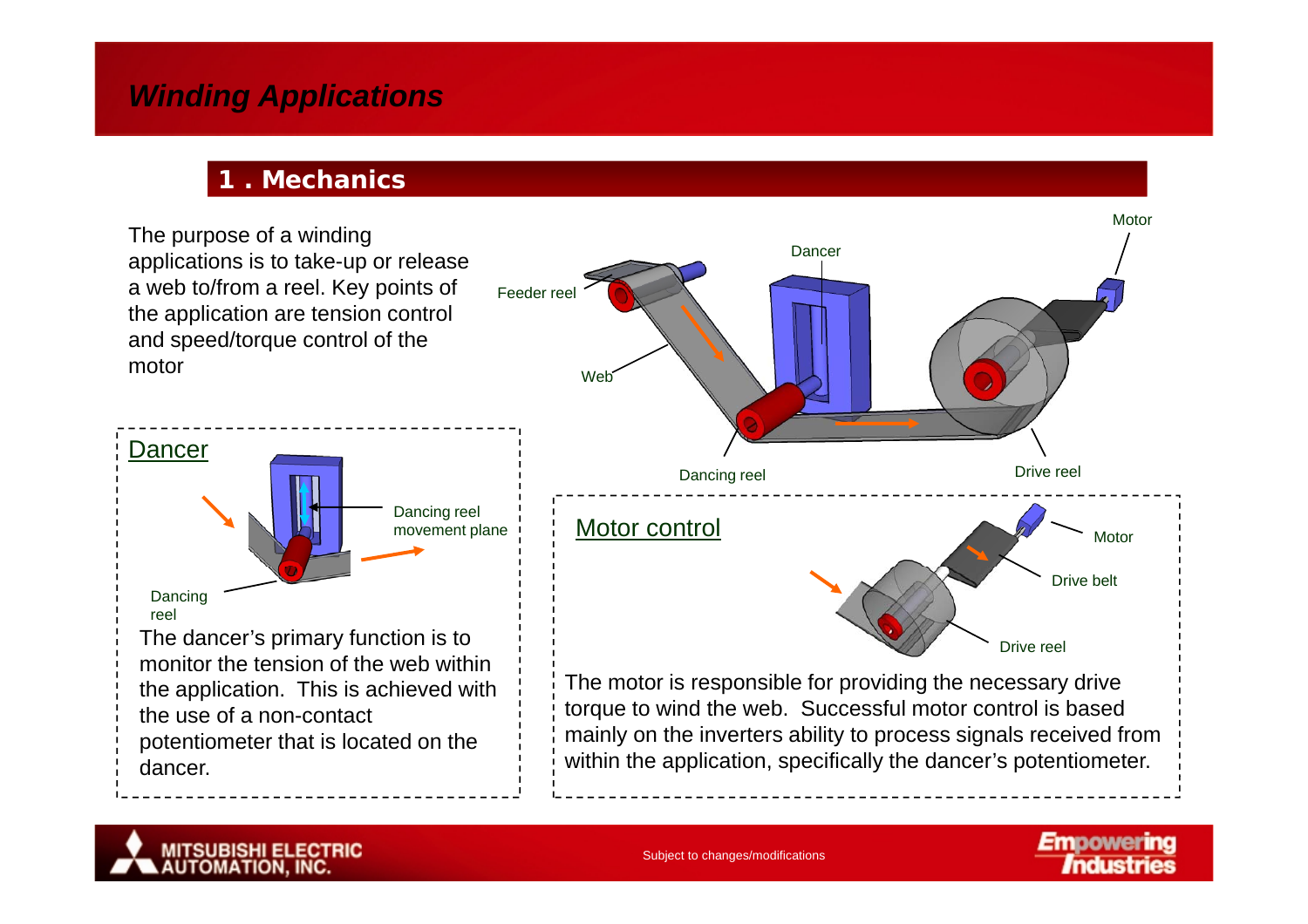#### **2. Mitsubishi Solution**





Subject to changes/modifications

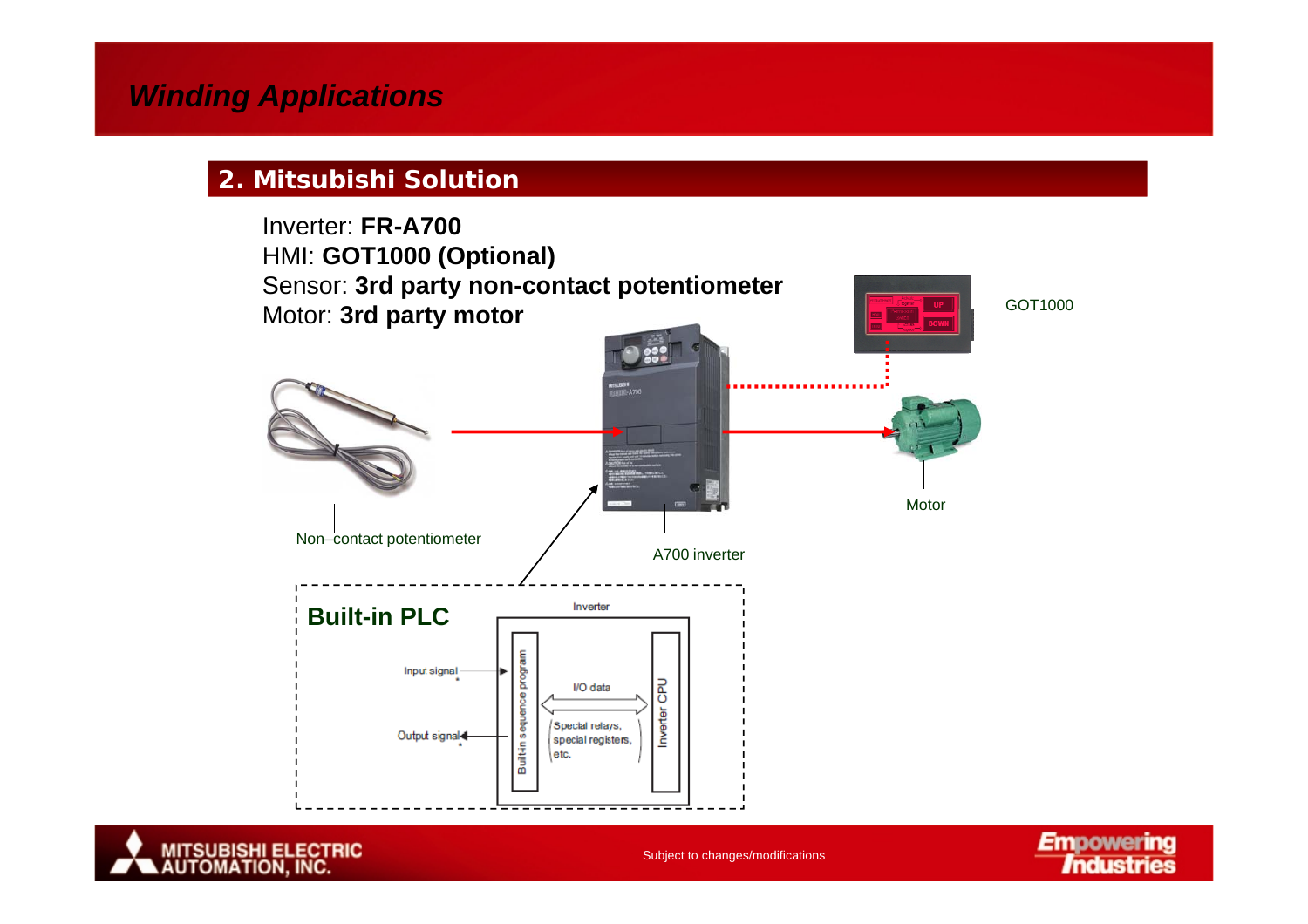### **3. Real sensorless vector control**

**The primary solution for simple winding applications is real sensorless vector control where the motor without an encoder control, encoder.**

Benefits:

- •Reduced the speed fluctuation even at a severe load fluctuation
- •Generation of low speed torque
- •Prevention of machine from damage due to too large torque (torque limit)
- •Performs accurate torque control

### **System Settings**

#### **A700 parameter setup**

Speed control – Gain adjustment, stabilize speed, accel/decel control Torque control – Improve torque control accuracy Motor settings – Protect the motor Analog input – tension control signal input from potentiometer Communication – PC + GOT comm. settings

### **PLC Program setup**

Motor torque control – adjust the speed of the motor depending on material tension Gain control – adjust the gain of the motor depending on the state of the system

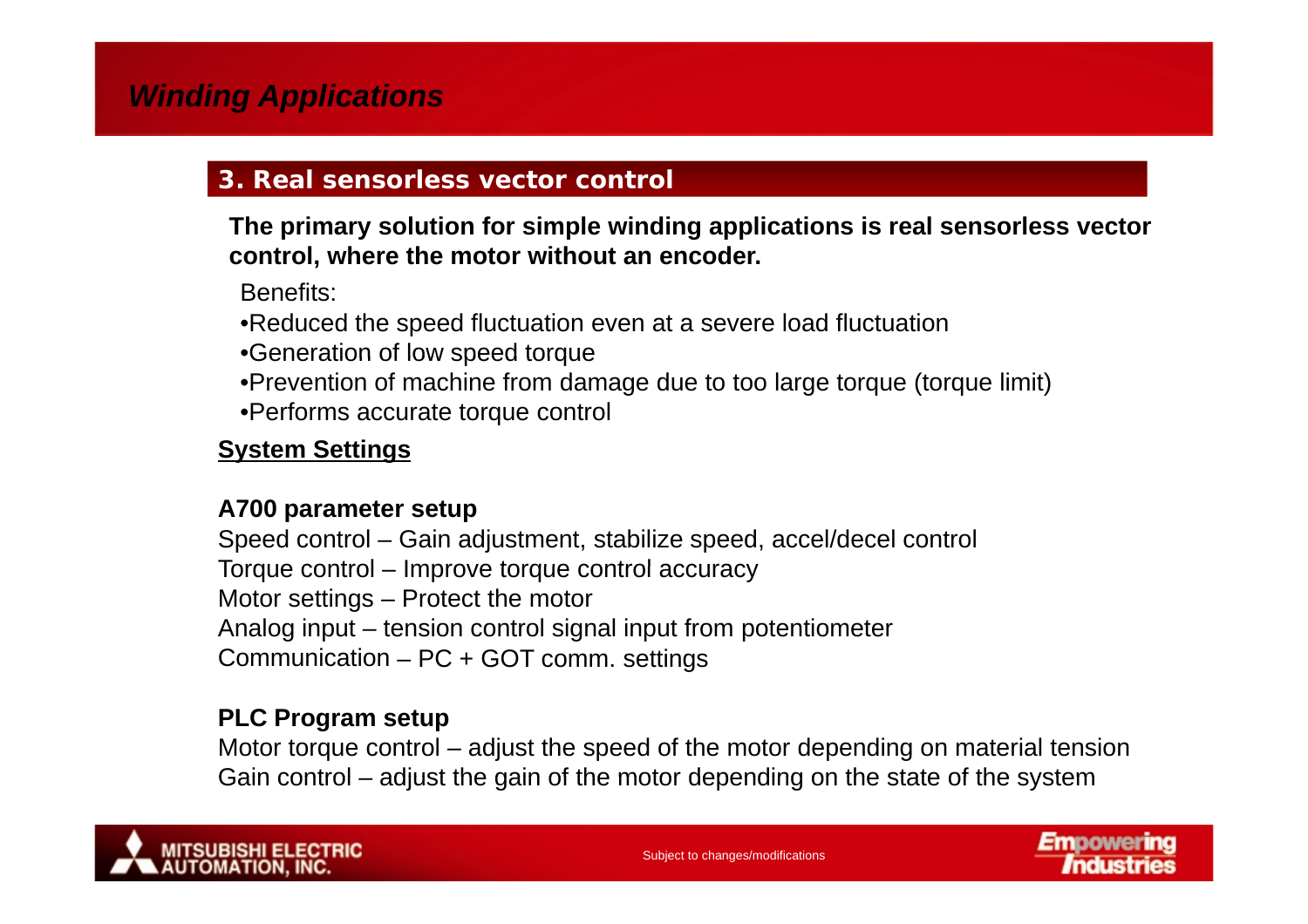## **4. Unwinding Applications**

In unwind applications, typically the unwind motor is set in torque mode where the motor is initially driven at low speed in reverse. This takes up any slack that may exist within the web prior to processing. Once the tension is acceptable for processing the wind motor will engage allowing winding of the web. As soon as the winder engages the unwinder will then provide the necessary torque to allow the allow web to slip from the unwind reel.





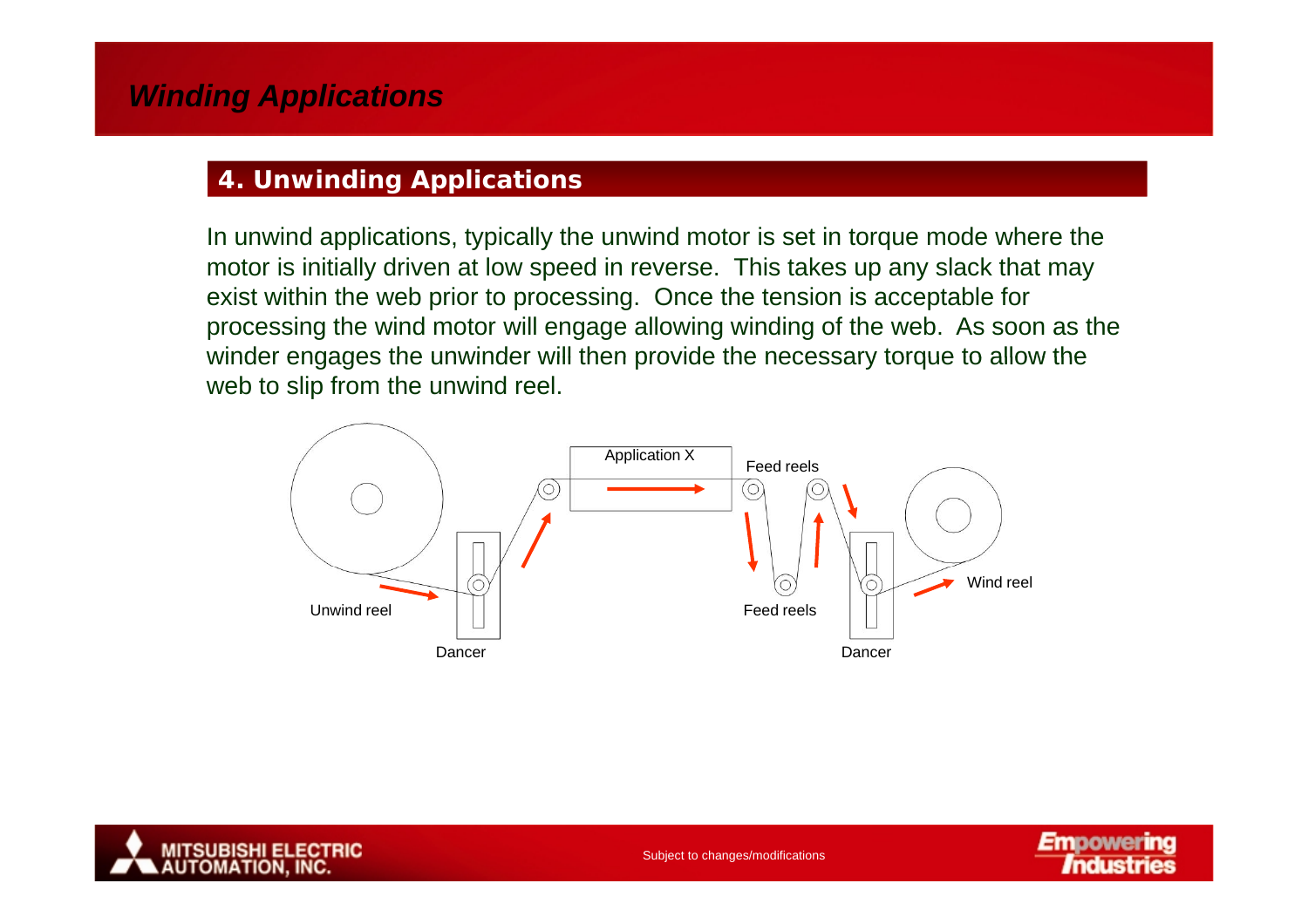## **5. Alternative control methods**

Depending on the type of application there are variations in the type of control principles that may be used. These are listed below:

**Vector control** - requires mounting of the FR-A7AP along with a motor with an encoder. This control method permits a faster response and higher accuracy of speed, torque and positioning.

**PID control** - allows the system to continually adjust the speed of the motor according to the tension placed on the dancer.

**Diameter compensation** –avoids increase of winding speed as the winding diameter increases/decreases



#### **Hardware type**

**A700-A1**- This is a variation of the A700 model however this model does not include a PLC. However the advantage is that a number of parameters have been enhanced for winding <sup>g</sup> gapplications



**Empowering**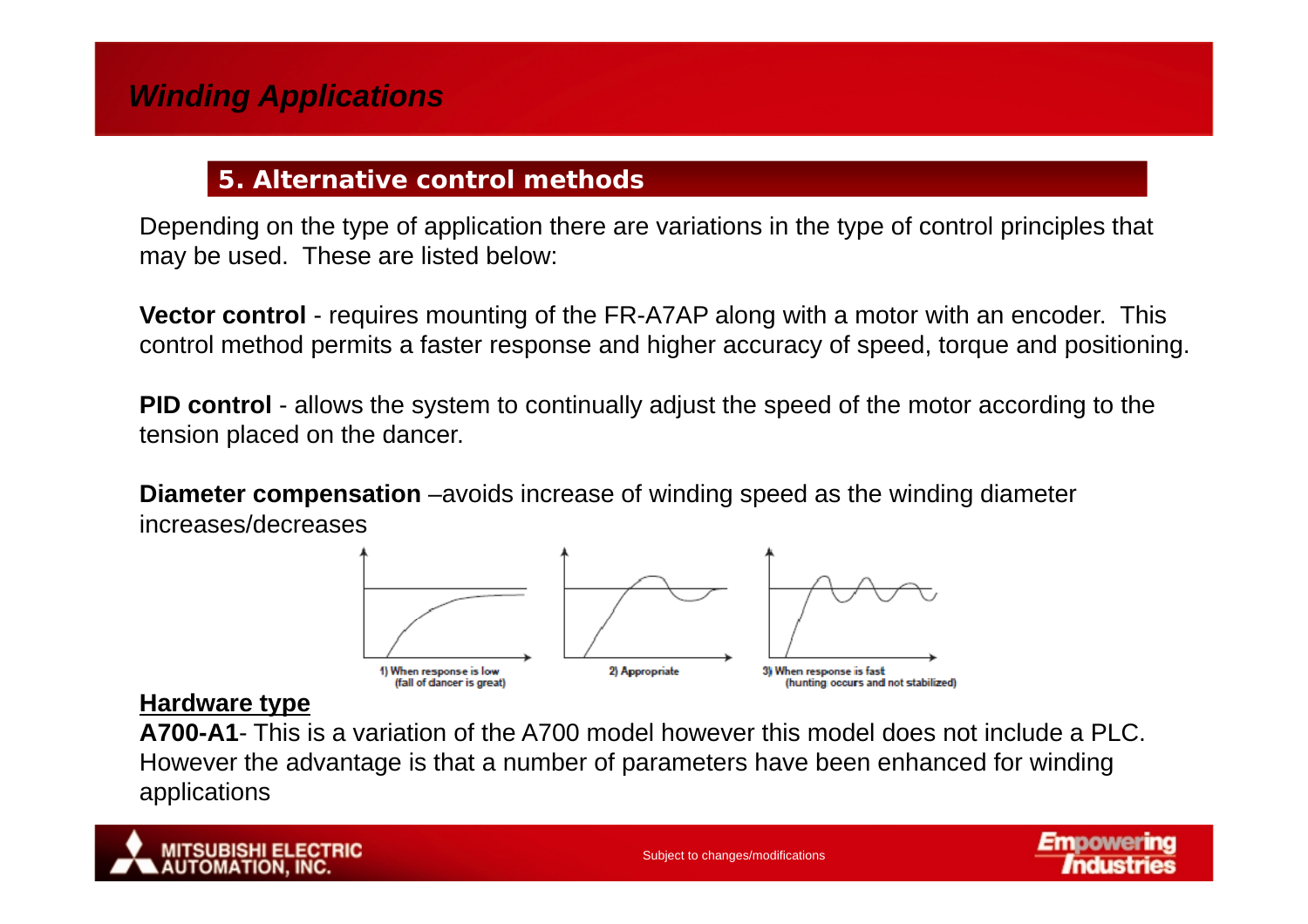### **Mitsubishi Solution benefits**

| <b>Built-in PLC for independent</b><br><i>inverter control</i>   | Improved application adaptability<br>Straightforward programming with GX-Developer<br>Reduced machine cost             |
|------------------------------------------------------------------|------------------------------------------------------------------------------------------------------------------------|
| Precise speed and torque<br>control for high accuracy<br>winding | Ultra-precise speeds across the control range +/-0.01%<br>Accurate torque control +/-10% precision +/-5% repeatability |
| Open networking:                                                 | Reduced wiring costs<br>٠<br>Enhanced system integration<br>Improved data management                                   |
| Simplified parameter setup<br>with Auto-tuning                   | Optimized parameter setup<br>Compensates for changes caused by temperature fluctuation                                 |
| Straightforward design:                                          | Removable terminal block for simplified maintenance<br>Reduced maintenance times                                       |
| Self-diagnostics:                                                | Monitoring of internal components prevents unnecessary downtime<br>System protection and overload functions            |
| Unmatched product reliability:                                   | Long service life guaranteed<br>Key components designed for a life over 10 years                                       |
| <b>Direct connection to HMI</b>                                  | Simplified machine operation for operator<br>Straightforward machine maintenance                                       |
| FR-Configurator software                                         | Simple setup<br>System optimization                                                                                    |



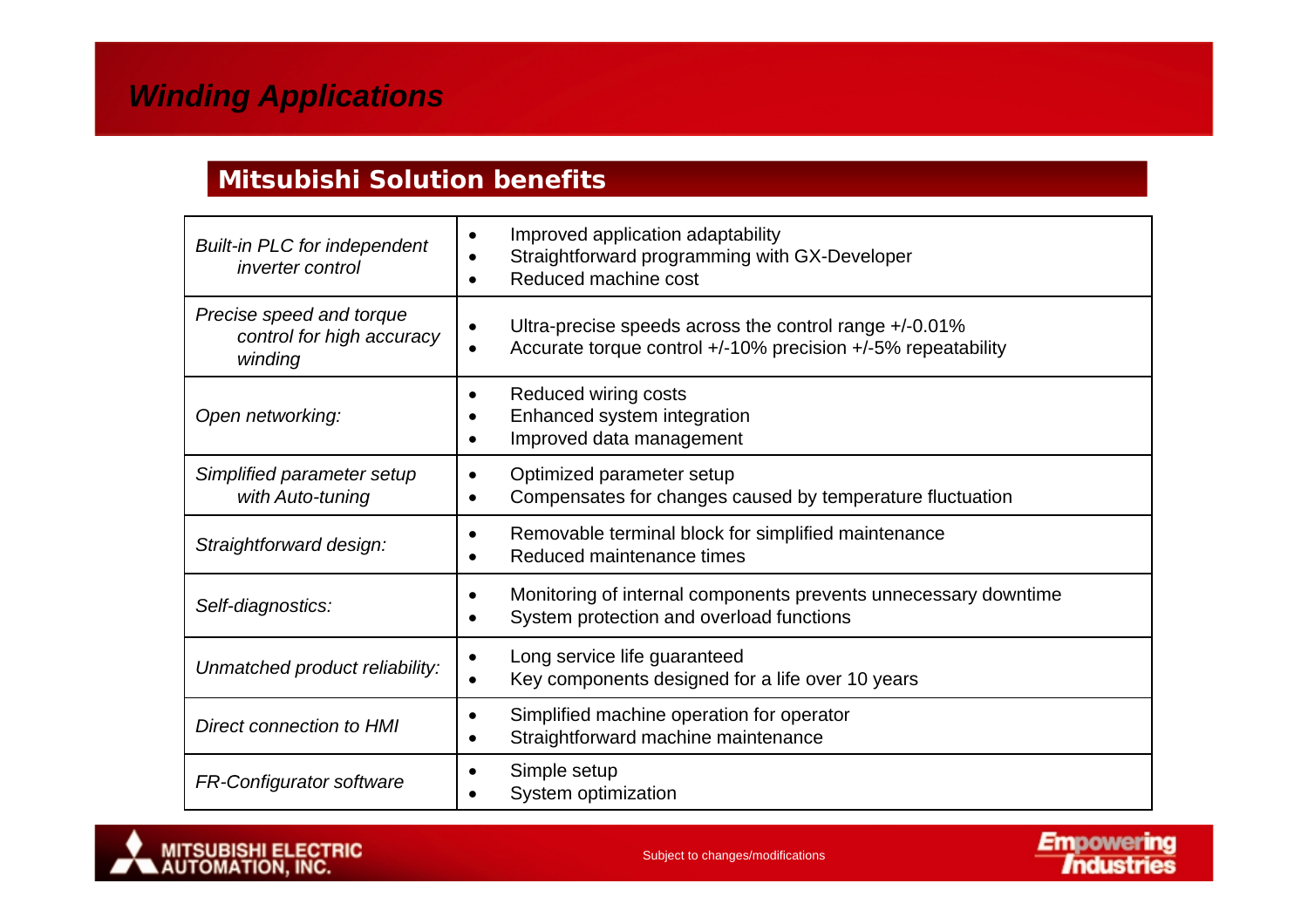#### **Mitsubishi Solution benefits**

- •**Reference Guide**
- •**Application Guide**
- •**Example Movie**
- •**Program Files**
- •**Basic Customer Presentation**